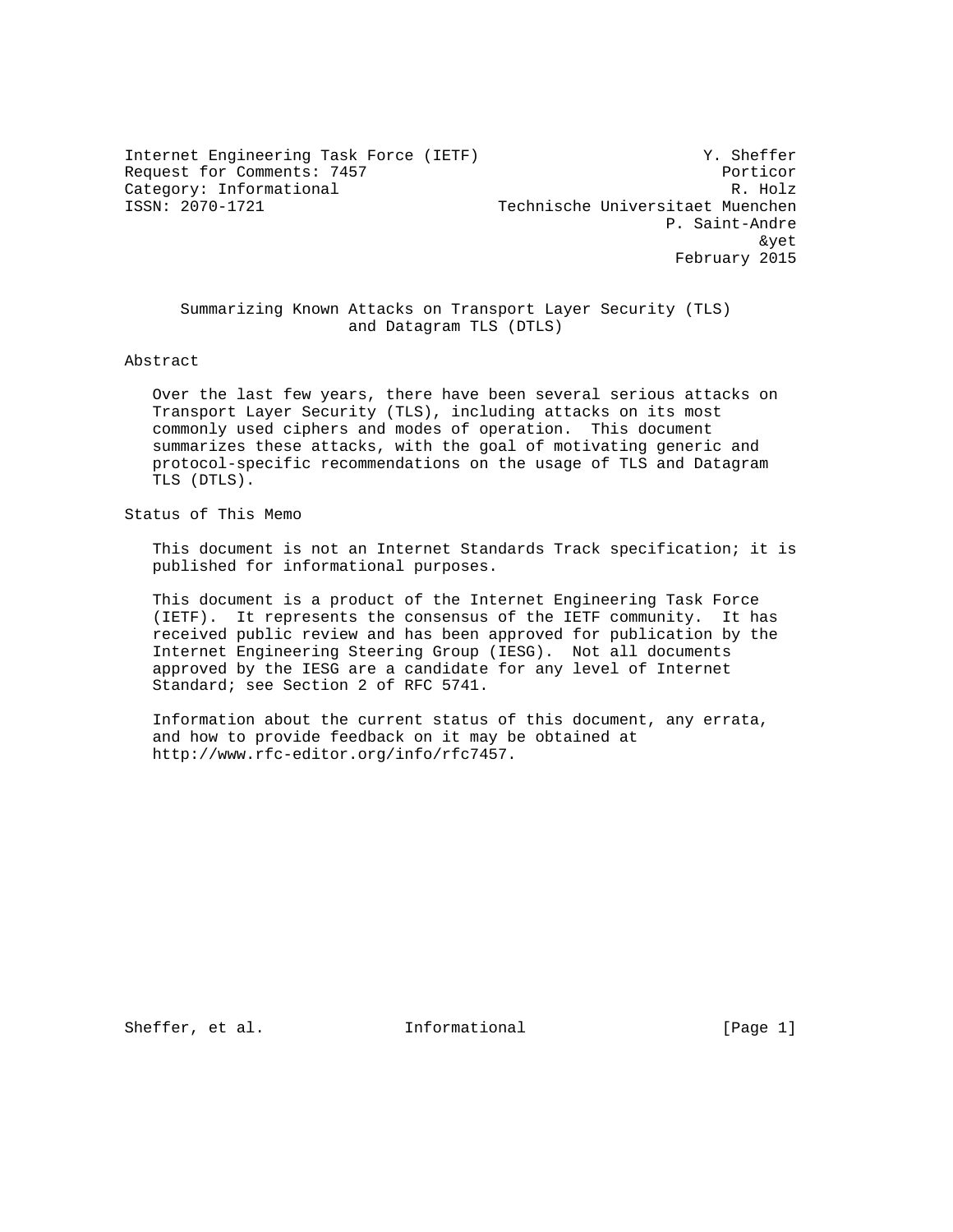# Copyright Notice

 Copyright (c) 2015 IETF Trust and the persons identified as the document authors. All rights reserved.

 This document is subject to BCP 78 and the IETF Trust's Legal Provisions Relating to IETF Documents (http://trustee.ietf.org/license-info) in effect on the date of publication of this document. Please review these documents carefully, as they describe your rights and restrictions with respect to this document. Code Components extracted from this document must include Simplified BSD License text as described in Section 4.e of the Trust Legal Provisions and are provided without warranty as described in the Simplified BSD License.

## Table of Contents

| $2^{\circ}$                                               |
|-----------------------------------------------------------|
|                                                           |
| 2.2. STARTTLS Command Injection Attack (CVE-2011-0411)  4 |
|                                                           |
|                                                           |
|                                                           |
| 2.6. Compression Attacks: CRIME, TIME, and BREACH 5       |
| 2.7. Certificate and RSA-Related Attacks 5                |
|                                                           |
|                                                           |
|                                                           |
|                                                           |
|                                                           |
|                                                           |
|                                                           |
|                                                           |
| 3.                                                        |
|                                                           |
| 5                                                         |
|                                                           |
|                                                           |

Sheffer, et al. 1nformational [Page 2]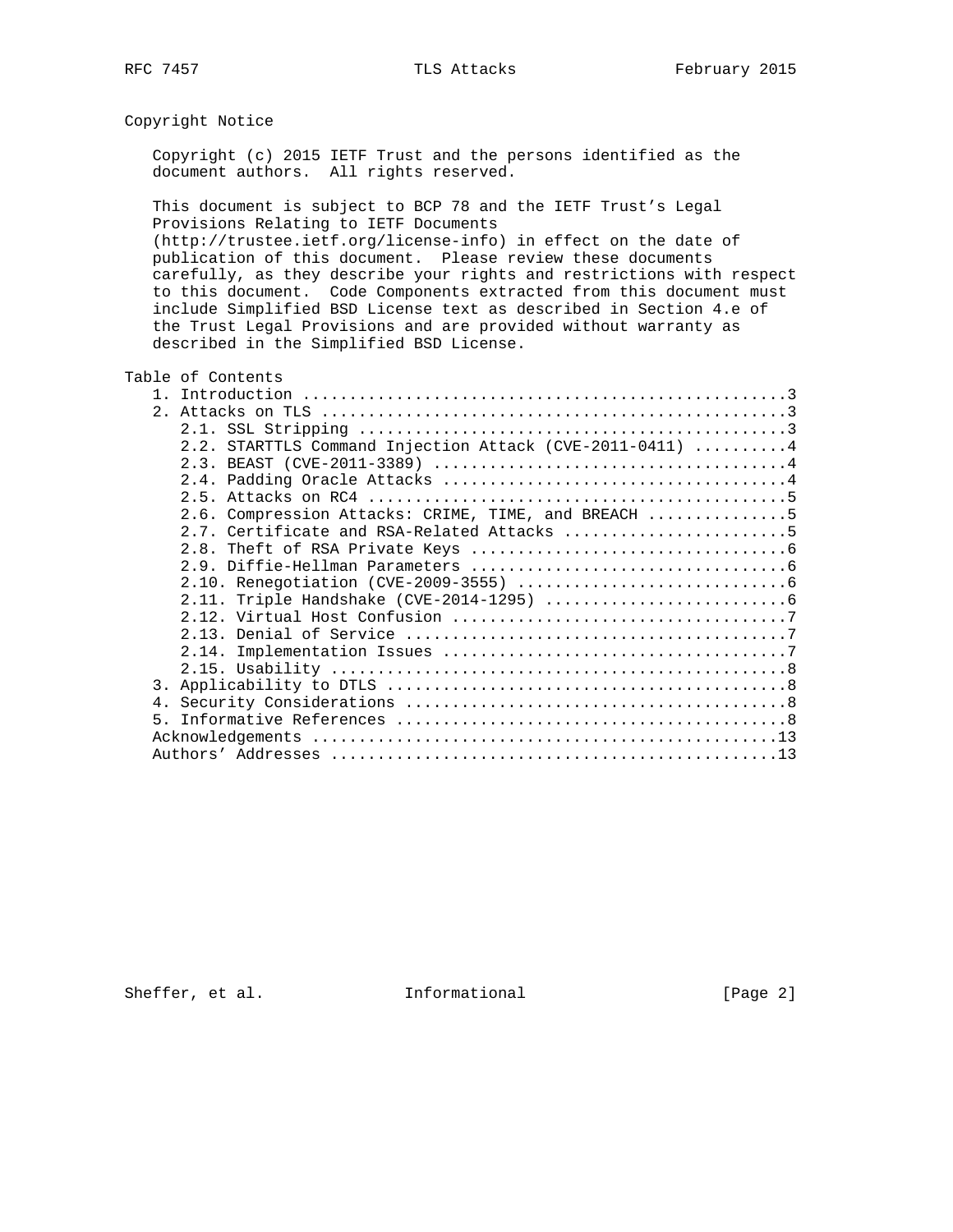## 1. Introduction

 Over the last few years, there have been several major attacks on TLS [RFC5246], including attacks on its most commonly used ciphers and modes of operation. Details are given in Section 2, but a quick summary is that both AES-CBC and RC4, which together make up for most current usage, have been seriously attacked in the context of TLS.

 This situation was one of the motivations for the creation of the UTA working group, which was tasked with the creation of generic and protocol-specific recommendations for the use of TLS and DTLS [RFC6347] (unless otherwise noted under Section 3, all of the information provided in this document applies to DTLS).

 There is an old saying attributed, ironically enough, to the US National Security Agency (NSA): "Attacks always get better; they never get worse." Unfortunately, that saying is true, so any description of security attacks can only be a snapshot in time. Therefore this document reflects our knowledge as of this writing. It seems likely that new attacks will be discovered in the future.

 For a more detailed discussion of the attacks listed here, the interested reader is referred to [Attacks-iSec].

2. Attacks on TLS

 This section lists the attacks that motivated the current recommendations in [SECURE-TLS]. This list is not intended to be an extensive survey of the security of TLS.

 While there are widely deployed mitigations for some of the attacks listed below, we believe that their root causes necessitate a more systematic solution, which we have attempted to develop in [SECURE-TLS].

 When an identifier exists for an attack, we have included its Common Vulnerabilities and Exposures (CVE) ID. CVE [CVE] is an extensive, industry-wide database of software vulnerabilities.

## 2.1. SSL Stripping

 Various attacks attempt to remove the use of Secure Socket Layer / Transport Layer Security (SSL/TLS) altogether by modifying unencrypted protocols that request the use of TLS, specifically modifying HTTP traffic and HTML pages as they pass on the wire. These attacks are known collectively as "SSL Stripping" (a form of the more generic "downgrade attack") and were first introduced by Moxie Marlinspike [SSL-Stripping]. In the context of Web traffic,

Sheffer, et al. 1nformational 1999 [Page 3]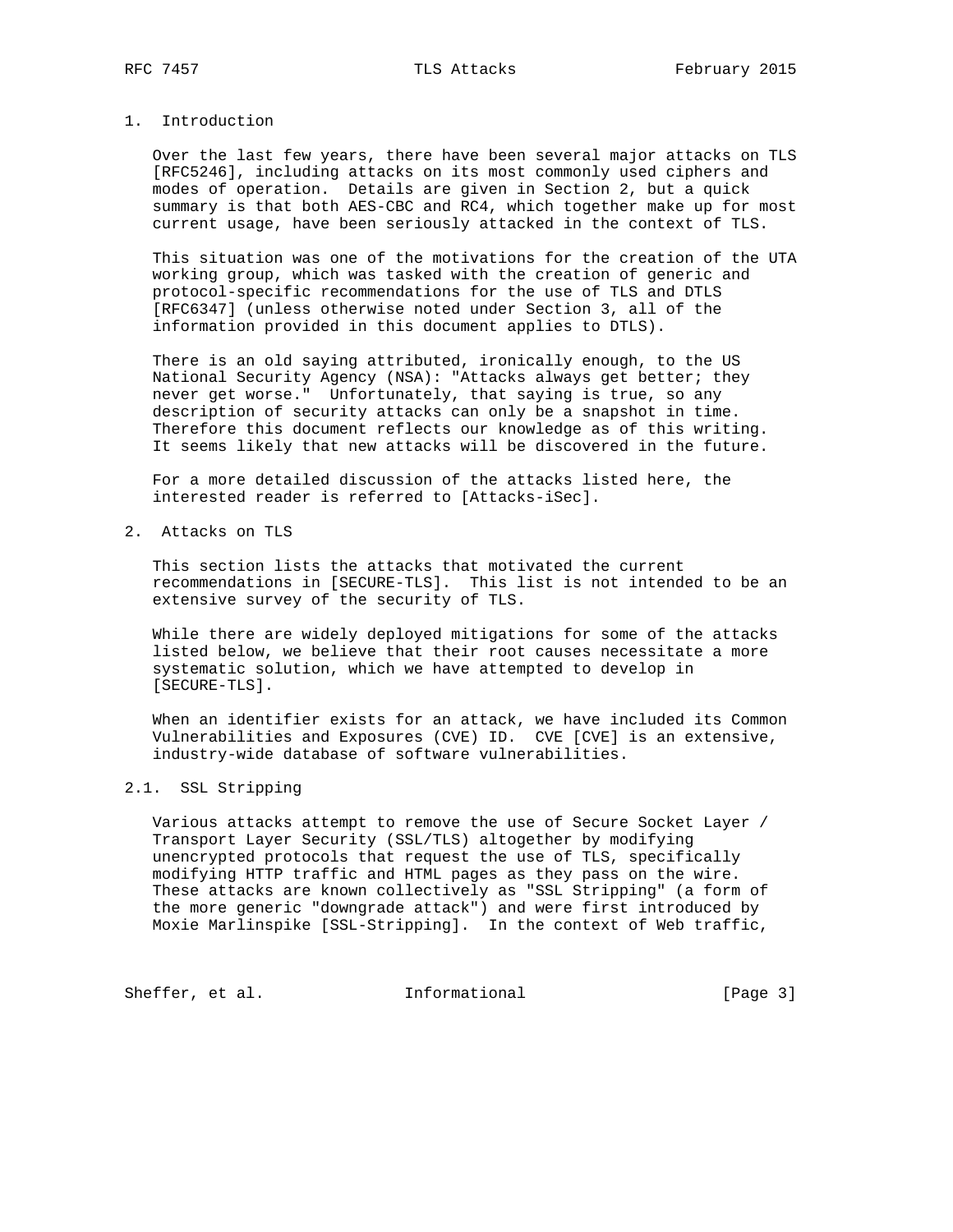these attacks are only effective if the client initially accesses a Web server using HTTP. A commonly used mitigation is HTTP Strict Transport Security (HSTS) [RFC6797].

2.2. STARTTLS Command Injection Attack (CVE-2011-0411)

 Similarly, there are attacks on the transition between unprotected and TLS-protected traffic. A number of IETF application protocols have used an application-level command, usually STARTTLS, to upgrade a cleartext connection to use TLS. Multiple implementations of STARTTLS had a flaw where an application-layer input buffer retained commands that were pipelined with the STARTTLS command, such that commands received prior to TLS negotiation are executed after TLS negotiation. This problem is resolved by requiring the application level command input buffer to be empty before negotiating TLS. Note that this flaw lives in the application layer code and does not impact the TLS protocol directly.

 STARTTLS and similar mechanisms are vulnerable to downgrade attacks, whereby the attacker simply removes the STARTTLS indication from the (unprotected) request. This cannot be mitigated unless HSTS-like solutions are added.

2.3. BEAST (CVE-2011-3389)

 The BEAST attack [BEAST] uses issues with the TLS 1.0 implementation of Cipher Block Chaining (CBC) (that is, the predictable initialization vector) to decrypt parts of a packet, and specifically to decrypt HTTP cookies when HTTP is run over TLS.

2.4. Padding Oracle Attacks

 A consequence of the MAC-then-encrypt design in all current versions of TLS is the existence of padding oracle attacks [Padding-Oracle]. A recent incarnation of these attacks is the Lucky Thirteen attack (CVE-2013-0169) [CBC-Attack], a timing side-channel attack that allows the attacker to decrypt arbitrary ciphertext.

 The Lucky Thirteen attack can be mitigated by using authenticated encryption like AES-GCM [RFC5288] or encrypt-then-MAC [RFC7366] instead of the TLS default of MAC-then-encrypt.

 An even newer variant of the padding oracle attack, one that does not use timing information, is the POODLE attack (CVE-2014-3566) [POODLE] on SSL 3.0. This attack has no known mitigation.

Sheffer, et al. 1nformational [Page 4]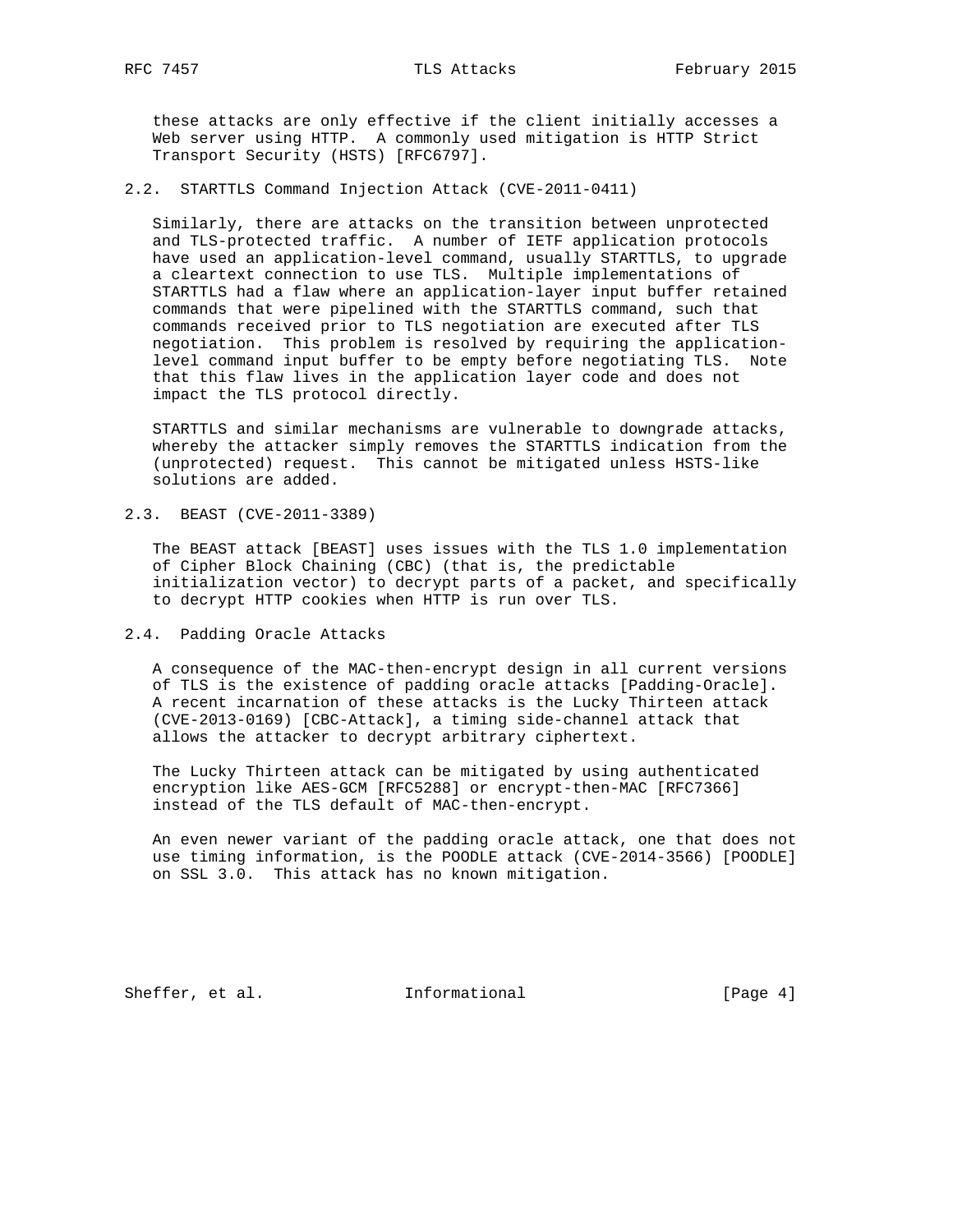## 2.5. Attacks on RC4

 The RC4 algorithm [RC4] has been used with TLS (and previously, SSL) for many years. RC4 has long been known to have a variety of cryptographic weaknesses, e.g., [RC4-Attack-Pau], [RC4-Attack-Man], and [RC4-Attack-FMS]. Recent cryptanalysis results [RC4-Attack-AlF] exploit biases in the RC4 keystream to recover repeatedly encrypted plaintexts.

 These recent results are on the verge of becoming practically exploitable; currently they require 2^26 sessions or 13x2^30 encryptions. As a result, RC4 can no longer be seen as providing a sufficient level of security for TLS sessions. For further details, the reader is referred to [CIPHER-SUITES] and the references it cites.

#### 2.6. Compression Attacks: CRIME, TIME, and BREACH

 The CRIME attack [CRIME] (CVE-2012-4929) allows an active attacker to decrypt ciphertext (specifically, cookies) when TLS is used with TLS level compression.

 The TIME attack [TIME] and the later BREACH attack [BREACH] (CVE- 2013-3587, though the number has not been officially allocated) both make similar use of HTTP-level compression to decrypt secret data passed in the HTTP response. We note that compression of the HTTP message body is much more prevalent than compression at the TLS level.

 The TIME attack can be mitigated by disabling TLS compression. We are not aware of mitigations at the TLS protocol level to the BREACH attack, and so application-level mitigations are needed (see [BREACH]). For example, implementations of HTTP that use Cross-Site Request Forgery (CSRF) tokens will need to randomize them. Even the best practices and recommendations from [SECURE-TLS] are insufficient to thwart this attack.

## 2.7. Certificate and RSA-Related Attacks

 There have been several practical attacks on TLS when used with RSA certificates (the most common use case). These include [Bleichenbacher98] and [Klima03]. While the Bleichenbacher attack has been mitigated in TLS 1.0, the Klima attack, which relies on a version-check oracle, is only mitigated by TLS 1.1.

 The use of RSA certificates often involves exploitable timing issues [Brumley03] (CVE-2003-0147), unless the implementation takes care to explicitly eliminate them.

Sheffer, et al. 1nformational [Page 5]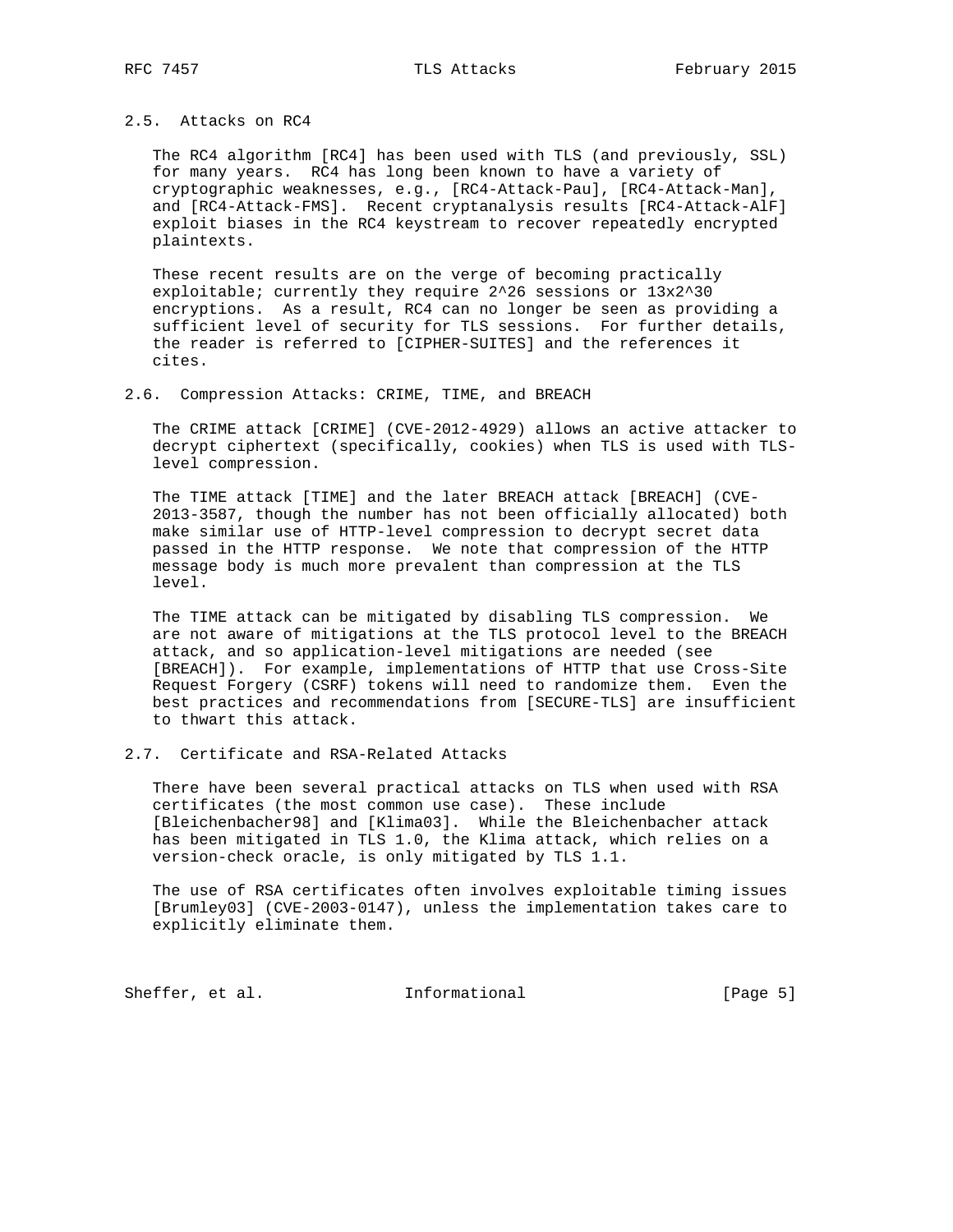A recent certificate fuzzing tool [Brubaker2014using] uncovered numerous vulnerabilities in different TLS libraries related to certificate validation.

2.8. Theft of RSA Private Keys

 When TLS is used with most non-Diffie-Hellman cipher suites, it is sufficient to obtain the server's private key in order to decrypt any sessions (past and future) that were initiated with that server. This technique is used, for example, by the popular Wireshark network sniffer to inspect TLS-protected connections.

 It is known that stolen (or otherwise obtained) private keys have been used as part of large-scale monitoring [RFC7258] of certain servers.

 Such attacks can be mitigated by better protecting the private key, e.g., using OS protections or dedicated hardware. Even more effective is the use of cipher suites that offer "forward secrecy", the property where revealing a secret such as a private key does not expose past or future sessions to a passive attacker.

#### 2.9. Diffie-Hellman Parameters

 TLS allows the definition of ephemeral Diffie-Hellman (DH) and Elliptic Curve Diffie-Hellman parameters in its respective key exchange modes. This results in an attack detailed in [Cross-Protocol]. Using predefined DH groups, as proposed in [FFDHE-TLS], would mitigate this attack.

 In addition, clients that do not properly verify the received parameters are exposed to man-in-the-middle (MITM) attacks. Unfortunately, the TLS protocol does not mandate this verification (see [RFC6989] for analogous information for IPsec).

#### 2.10. Renegotiation (CVE-2009-3555)

 A major attack on the TLS renegotiation mechanism applies to all current versions of the protocol. The attack and the TLS extension that resolves it are described in [RFC5746].

2.11. Triple Handshake (CVE-2014-1295)

 The triple handshake attack [BhargavanDFPS14] enables the attacker to cause two TLS connections to share keying material. This leads to a multitude of attacks, e.g., man-in-the-middle, breaking safe renegotiation, and breaking channel binding via TLS Exporter [RFC5705] or "tls-unique" [RFC5929].

Sheffer, et al. 1nformational [Page 6]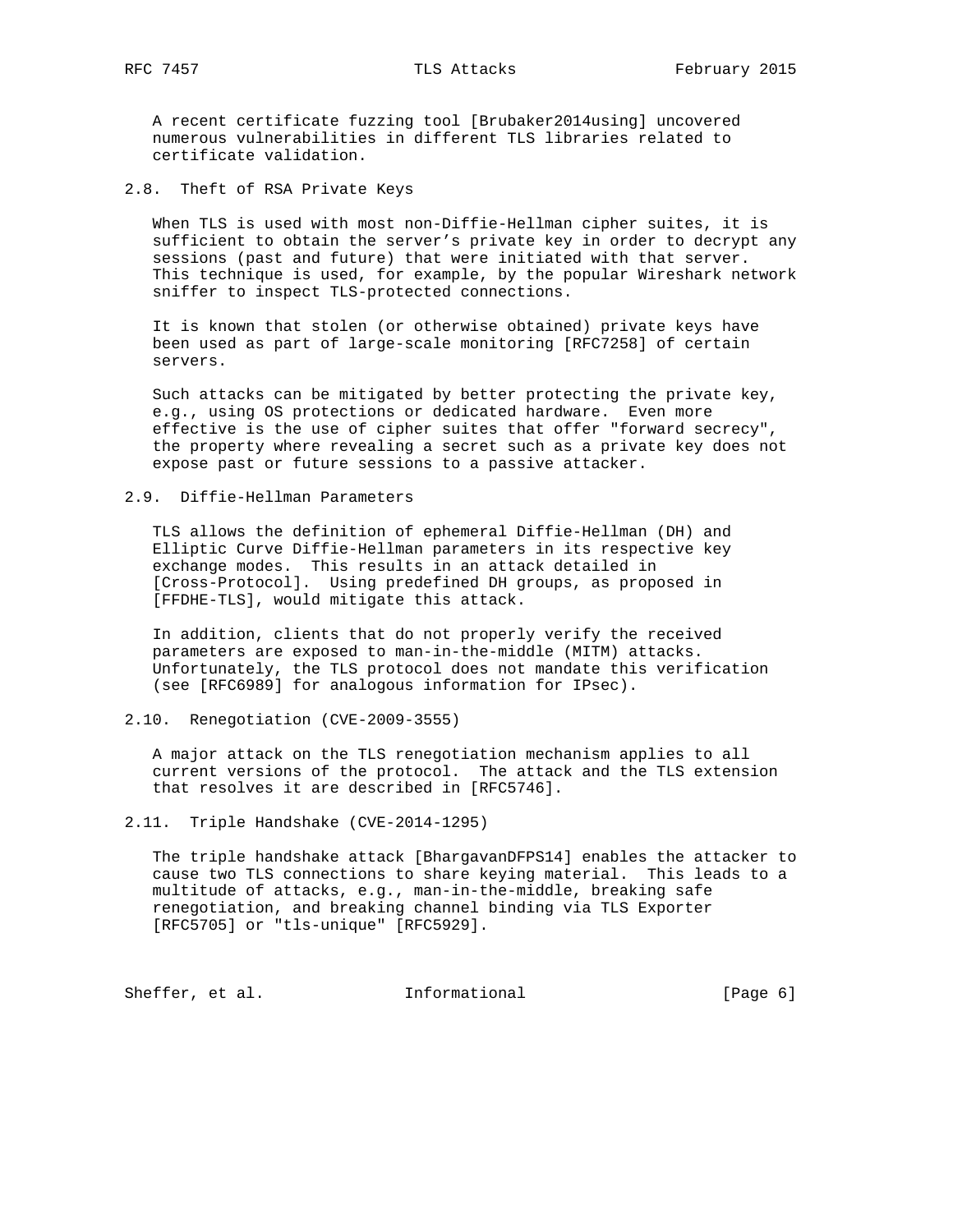# 2.12. Virtual Host Confusion

 A recent article [Delignat14] describes a security issue whereby SSLv3 fallback and improper handling of session caches on the server side can be abused by an attacker to establish a malicious connection to a virtual host other than the one originally intended and approved by the server. This attack is especially serious in performance critical environments where sharing of SSLv3 session caches is very common.

# 2.13. Denial of Service

 Server CPU power has progressed over the years so that TLS can now be turned on by default. However, the risk of malicious clients and coordinated groups of clients ("botnets") mounting denial-of-service attacks is still very real. TLS adds another vector for computational attacks, since a client can easily (with little computational effort) force the server to expend relatively large computational work. It is known that such attacks have in fact been mounted.

#### 2.14. Implementation Issues

 Even when the protocol is properly specified, this does not guarantee the security of implementations. In fact, there are very common issues that often plague TLS implementations. In particular, when integrating into higher-level protocols, TLS and its PKI-based authentication are sometimes the source of misunderstandings and implementation "shortcuts". An extensive survey of these issues can be found in [Georgiev2012].

- o Implementations might omit validation of the server certificate altogether. For example, this is true of the default implementation of HTTP client libraries in Python 2 (e.g., CVE- 2013-2191).
- o Implementations might not validate the server identity. This validation typically amounts to matching the protocol-level server name with the certificate's Subject Alternative Name field. Note: this same information is often also found in the Common Name part of the Distinguished Name, and some validators incorrectly retrieve it from there instead of from the Subject Alternative Name.
- o Implementations might validate the certificate chain incorrectly or not at all, or use an incorrect or outdated trust anchor list.

Sheffer, et al. 1nformational [Page 7]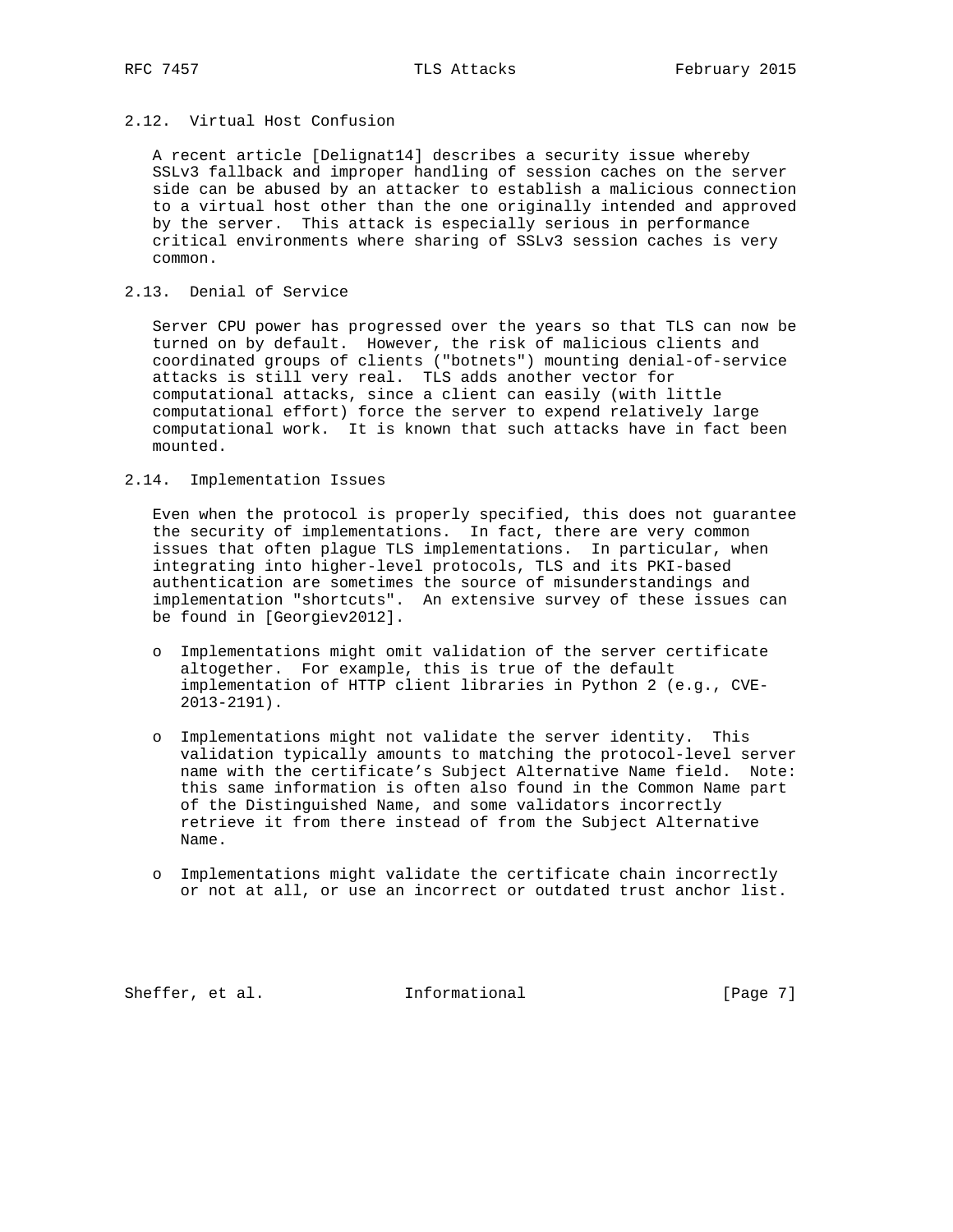An implementation attack of a different kind, one that exploits a simple coding mistake (bounds check), is the Heartbleed attack (CVE- 2014-0160) that affected a wide swath of the Internet when it was discovered in April 2014.

### 2.15. Usability

 Many TLS endpoints, such as browsers and mail clients, allow the user to explicitly accept an invalid server certificate. This often takes the form of a UI dialog (e.g., "do you accept this server?"), and users have been conditioned to respond in the affirmative in order to allow the connection to take place.

 This user behavior is used by (arguably legitimate) "SSL proxies" that decrypt and re-encrypt the TLS connection in order to enforce local security policy. It is also abused by attackers whose goal is to gain access to the encrypted information.

 Mitigation is complex and will probably involve a combination of protocol mechanisms (HSTS, certificate pinning [KEY-PINNING]), and very careful UI design.

3. Applicability to DTLS

DTLS [RFC4347] [RFC6347] is an adaptation of TLS for UDP.

 With respect to the attacks described in the current document, DTLS 1.0 is equivalent to TLS 1.1. The only exception is RC4, which is disallowed in DTLS. DTLS 1.2 is equivalent to TLS 1.2.

4. Security Considerations

 This document describes protocol attacks in an informational manner and in itself does not have any security implications. Its companion documents, especially [SECURE-TLS], certainly do.

5. Informative References

[Attacks-iSec]

 Sarkar, P. and S. Fitzgerald, "Attacks on SSL, a comprehensive study of BEAST, CRIME, TIME, BREACH, Lucky13 and RC4 biases", August 2013, <https://www.isecpartners.com/media/106031/ ssl\_attacks\_survey.pdf>.

 [BEAST] Rizzo, J. and T. Duong, "Browser Exploit Against SSL/TLS", 2011, <http://packetstormsecurity.com/files/105499/ Browser-Exploit-Against-SSL-TLS.html>.

Sheffer, et al. Informational [Page 8]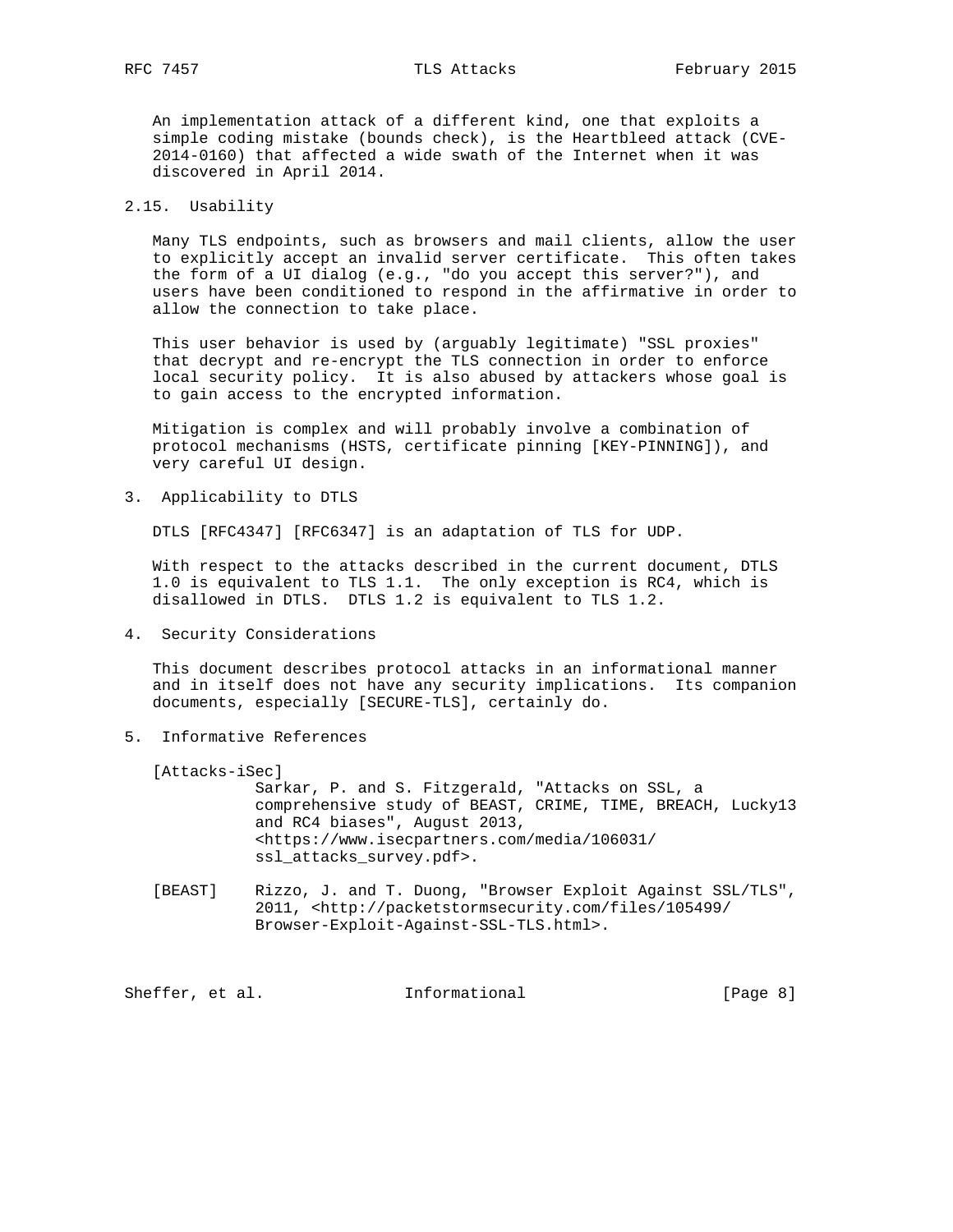[BREACH] Prado, A., Harris, N., and Y. Gluck, "The BREACH Attack", 2013, <http://breachattack.com/>.

# [BhargavanDFPS14]

 Bhargavan, K., Delignat-Lavaud, A., Fournet, C., Pironti, A., and P. Strub, "Triple handshakes and cookie cutters: breaking and fixing authentication over tls", 2014, <https://secure-resumption.com/tlsauth.pdf>.

#### [Bleichenbacher98]

 Bleichenbacher, D., "Chosen Ciphertext Attacks Against Protocols Based on the RSA Encryption Standard PKCS #1", 1998, <http://archiv.infsec.ethz.ch/education/fs08/secsem/ Bleichenbacher98.pdf>.

## [Brubaker2014using]

 Brubaker, C., Jana, S., Ray, B., Khurshid, S., and V. Shmatikov, "Using Frankencerts for Automated Adversarial Testing of Certificate Validation in SSL/TLS Implementations", 2014, <https://www.cs.utexas.edu/˜shmat/shmat\_oak14.pdf>.

#### [Brumley03]

 Brumley, D. and D. Boneh, "Remote Timing Attacks are Practical", 2003, <http://crypto.stanford.edu/˜dabo/papers/ssl-timing.pdf>.

#### [CBC-Attack]

 AlFardan, N. and K. Paterson, "Lucky Thirteen: Breaking the TLS and DTLS Record Protocols", IEEE Symposium on Security and Privacy, 2013, <http://www.ieee-security.org/ TC/SP2013/papers/4977a526.pdf>.

#### [CIPHER-SUITES]

 Popov, A., "Prohibiting RC4 Cipher Suites", Work in Progress, draft-ietf-tls-prohibiting-rc4-01, October 2014.

- [CRIME] Rizzo, J. and T. Duong, "The CRIME Attack", EKOparty Security Conference, 2012.
- [CVE] MITRE, "Common Vulnerabilities and Exposures", <https://cve.mitre.org/>.

Sheffer, et al. 1nformational [Page 9]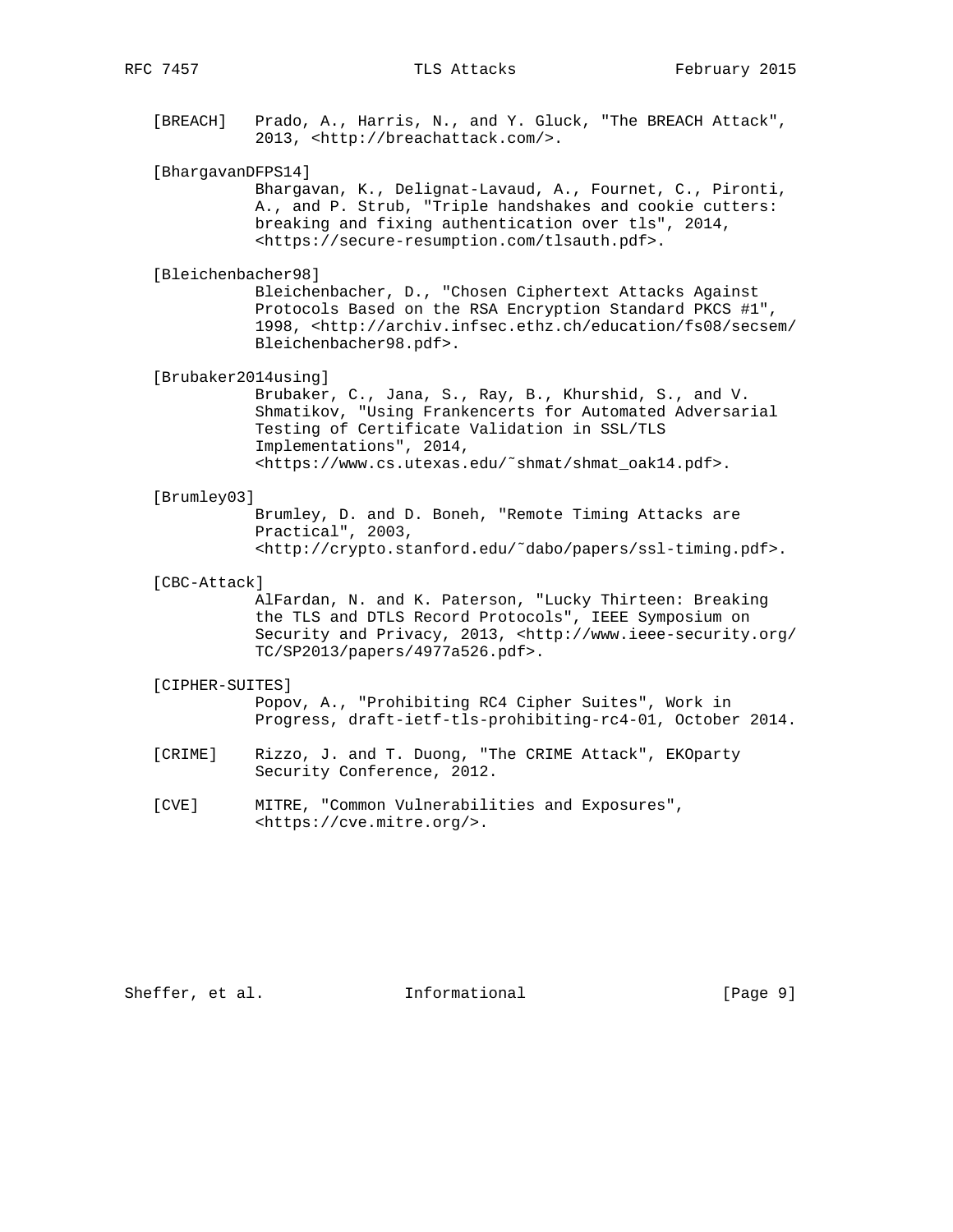[Cross-Protocol]

 Mavrogiannopoulos, N., Vercauteren, F., Velichkov, V., and B. Preneel, "A cross-protocol attack on the TLS protocol", Proceedings of the 2012 ACM Conference in Computer and Communications Security, pages 62-72, 2012, <http://doi.acm.org/10.1145/2382196.2382206>.

#### [Delignat14]

 Delignat-Lavaud, A. and K. Bhargavan, "Virtual Host Confusion: Weaknesses and Exploits", Black Hat 2014, 2014, <https://bh.ht.vc/vhost\_confusion.pdf>.

#### [FFDHE-TLS]

 Gillmor, D., "Negotiated Finite Field Diffie-Hellman Ephemeral Parameters for TLS", Work in Progress, draft-ietf-tls-negotiated-ff-dhe-05, December 2014.

#### [Georgiev2012]

 Georgiev, M., Iyengar, S., Jana, S., Anubhai, R., Boneh, D., and V. Shmatikov, "The most dangerous code in the world: validating SSL certificates in non-browser software", Proceedings of the 2012 ACM conference on Computer and Communications Security, pages 38-49, 2012, <http://doi.acm.org/10.1145/2382196.2382204>.

#### [KEY-PINNING]

 Evans, C., Palmer, C., and R. Sleevi, "Public Key Pinning Extension for HTTP", Work in Progress, draft-ietf-websec-key-pinning-21, October 2014.

- [Klima03] Klima, V., Pokorny, O., and T. Rosa, "Attacking RSA-based Sessions in SSL/TLS", 2003, <https://eprint.iacr.org/2003/052.pdf>.
- [POODLE] Moeller, B., Duong, T., and K. Kotowicz, "This POODLE Bites: Exploiting the SSL 3.0 Fallback", September 2014, <https://www.openssl.org/˜bodo/ssl-poodle.pdf>.

[Padding-Oracle]

 Vaudenay, S., "Security Flaws Induced by CBC Padding Applications to SSL, IPSEC, WTLS...", EUROCRYPT 2002, 2002, <http://www.iacr.org/cryptodb/archive/2002/ EUROCRYPT/2850/2850.pdf>.

 [RC4] Schneier, B., "Applied Cryptography: Protocols, Algorithms, and Source Code in C", Second Edition, October 1996.

Sheffer, et al. 1nformational [Page 10]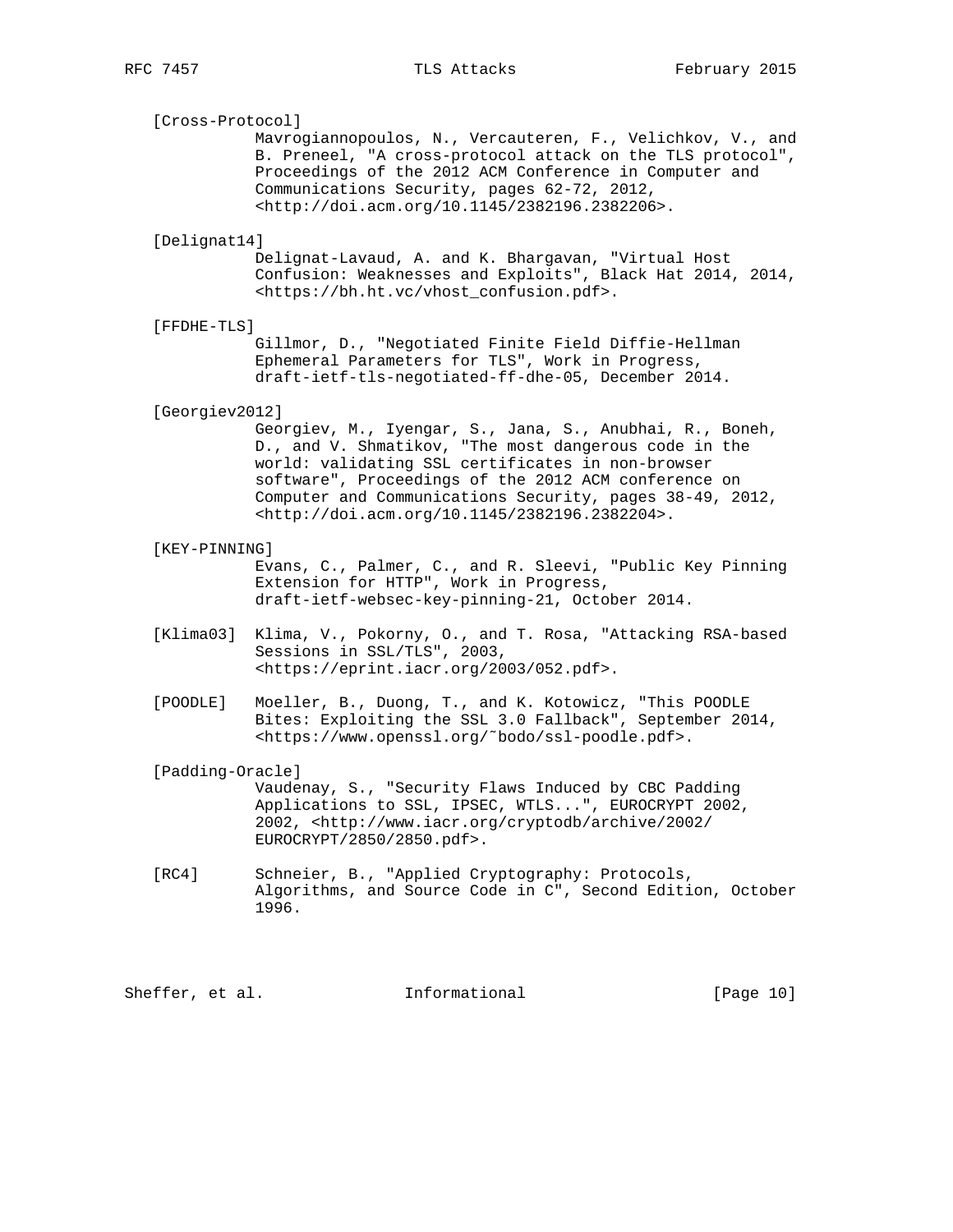[RC4-Attack-AlF] AlFardan, N., Bernstein, D., Paterson, K., Poettering, B., and J. Schuldt, "On the Security of RC4 in TLS", Usenix Security Symposium 2013, August 2013, <https://www.usenix.org/conference/usenixsecurity13/ security-rc4-tls>. [RC4-Attack-FMS] Fluhrer, S., Mantin, I., and A. Shamir, "Weaknesses in the Key Scheduling Algorithm of RC4", Selected Areas in Cryptography, August 2001, <http://www.crypto.com/papers/others/rc4\_ksaproc.pdf>. [RC4-Attack-Man] Mantin, I. and A. Shamir, "A Practical Attack on Broadcast RC4", April 2001, <http://saluc.engr.uconn.edu/refs/stream\_cipher/ mantin01attackRC4.pdf>. [RC4-Attack-Pau] Paul, G. and S. Maitra, "Permutation After RC4 Key Scheduling Reveals the Secret Key", August 2007, <http://dblp.uni-trier.de/db/conf/sacrypt/ sacrypt2007.html#PaulM07>. [RFC4347] Rescorla, E. and N. Modadugu, "Datagram Transport Layer Security", RFC 4347, April 2006, <http://www.rfc-editor.org/info/rfc4347>. [RFC5246] Dierks, T. and E. Rescorla, "The Transport Layer Security (TLS) Protocol Version 1.2", RFC 5246, August 2008, <http://www.rfc-editor.org/info/rfc5246>. [RFC5288] Salowey, J., Choudhury, A., and D. McGrew, "AES Galois Counter Mode (GCM) Cipher Suites for TLS", RFC 5288, August 2008, <http://www.rfc-editor.org/info/rfc5288>. [RFC5705] Rescorla, E., "Keying Material Exporters for Transport Layer Security (TLS)", RFC 5705, March 2010, <http://www.rfc-editor.org/info/rfc5705>.

 [RFC5746] Rescorla, E., Ray, M., Dispensa, S., and N. Oskov, "Transport Layer Security (TLS) Renegotiation Indication Extension", RFC 5746, February 2010, <http://www.rfc-editor.org/info/rfc5746>.

Sheffer, et al. 1nformational [Page 11]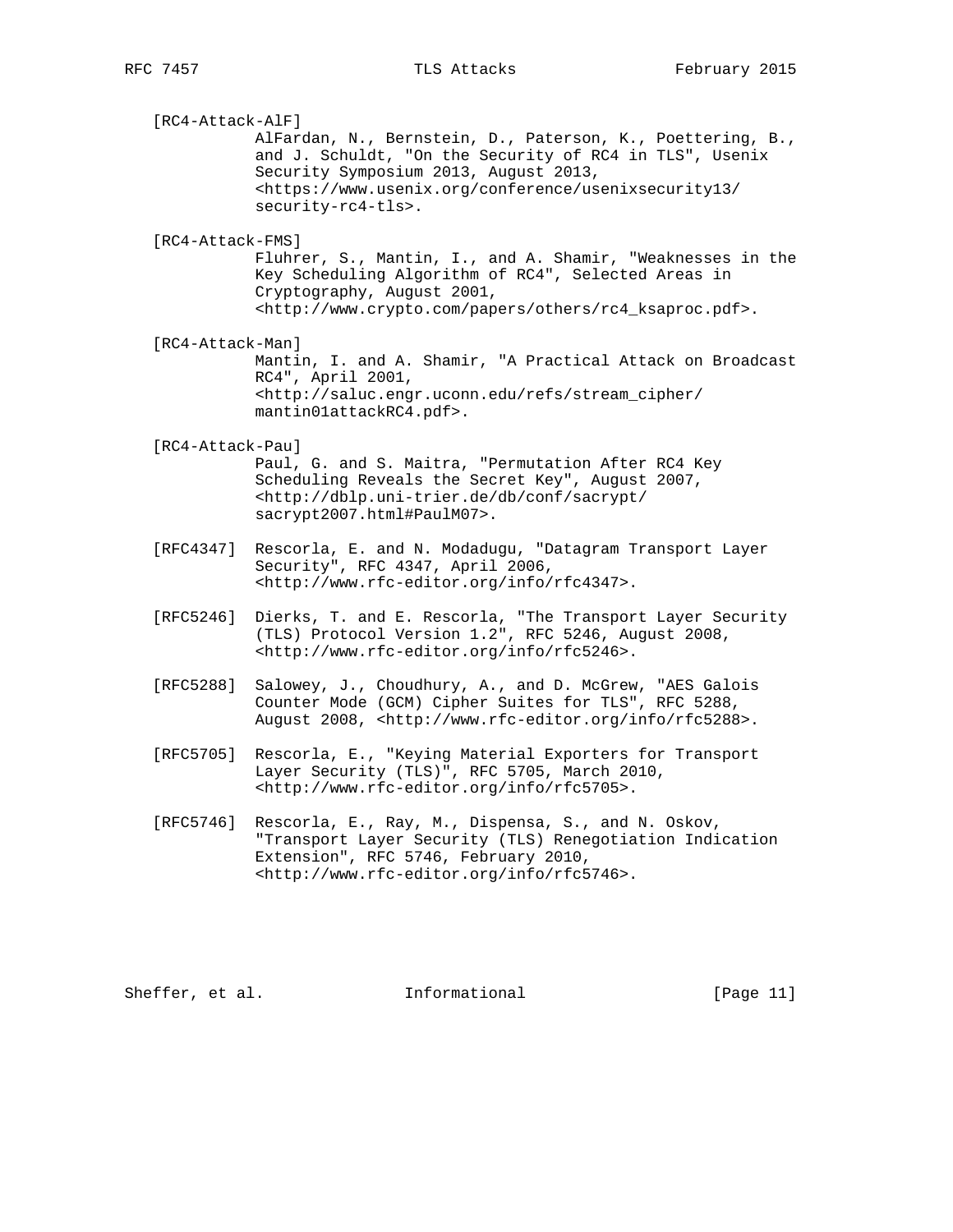- [RFC5929] Altman, J., Williams, N., and L. Zhu, "Channel Bindings for TLS", RFC 5929, July 2010, <http://www.rfc-editor.org/info/rfc5929>.
- [RFC6347] Rescorla, E. and N. Modadugu, "Datagram Transport Layer Security Version 1.2", RFC 6347, January 2012, <http://www.rfc-editor.org/info/rfc6347>.
- [RFC6797] Hodges, J., Jackson, C., and A. Barth, "HTTP Strict Transport Security (HSTS)", RFC 6797, November 2012, <http://www.rfc-editor.org/info/rfc6797>.
- [RFC6989] Sheffer, Y. and S. Fluhrer, "Additional Diffie-Hellman Tests for the Internet Key Exchange Protocol Version 2 (IKEv2)", RFC 6989, July 2013, <http://www.rfc-editor.org/info/rfc6989>.
- [RFC7258] Farrell, S. and H. Tschofenig, "Pervasive Monitoring Is an Attack", BCP 188, RFC 7258, May 2014, <http://www.rfc-editor.org/info/rfc7258>.
- [RFC7366] Gutmann, P., "Encrypt-then-MAC for Transport Layer Security (TLS) and Datagram Transport Layer Security (DTLS)", RFC 7366, September 2014, <http://www.rfc-editor.org/info/rfc7366>.
- [SECURE-TLS]

 Sheffer, Y., Holz, R., and P. Saint-Andre, "Recommendations for Secure Use of TLS and DTLS", Work in Progress, draft-ietf-uta-tls-bcp-08, December 2014.

- [SSL-Stripping] Marlinspike, M., "sslstrip", February 2009, <http://www.thoughtcrime.org/software/sslstrip/>.
- [TIME] Be'ery, T. and A. Shulman, "A Perfect CRIME? Only TIME Will Tell", Black Hat Europe 2013, 2013, <https://media.blackhat.com/eu-13/briefings/Beery/ bh-eu-13-a-perfect-crime-beery-wp.pdf>.

Sheffer, et al. 1nformational [Page 12]